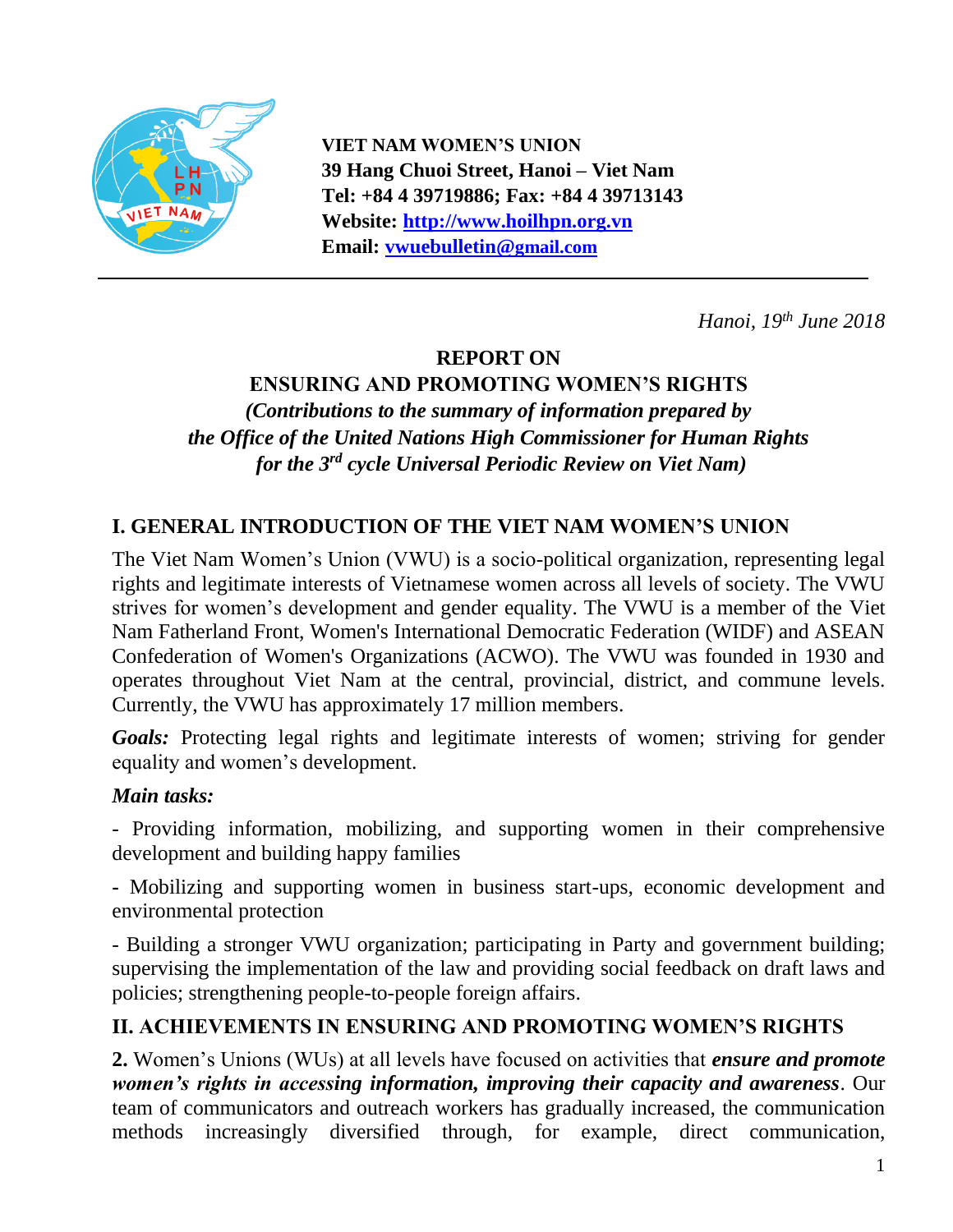competitions/contests, awareness campaigns, documentary films, reportages, publications, galleries, exhibitions, building and maintaining women's bookshelf, communal women's library and women's reading room… The VWU has communicated national policies and laws related to women, disseminated scientific, technological knowledge, life skills to the Union's members and women from different walks of life and applauded outstanding collectives and individuals.

**3**. To perform its roles in building a rule-of-law state, the VWU has proactively *participated in drafting and monitoring the implementation of laws and policies related to gender equality, providing critics and* contributing to gender mainstreaming in the laws, codes, legal normative documents.

The VWU has conducted a review of 10 years of implementation of the Politburo Resolution No.11/NQ-TW and advised the Party Secretariat on the issuance of the Directive No.21-CT/TW in 2018 on further promoting women work in the current global and national context (*the new factor is that the Directive specifies special and disadvantaged groups of women to be supported with appropriate and effective policies; gives policy orientation to encourage and support women start-ups, establishment of women-owned cooperatives and joint production groups...)*. The VWU has also reviewed progress of 10-year implementation of the Law on Gender Equality within VWU system in order to propose amendments to the Law.

The VWU has provided inputs to various national, regional and international socioeconomic development plans such as the Government Report on the implementation of the national targets on gender equality 2017; One Strategic Plan 2017-2021 between the Government of Viet Nam and the United Nations in Viet Nam (2017); ASEAN Declaration on Gender-Responsive Implementation of ASEAN Community Vision 2025 and Sustainable Development Goals (SDGs) (2018); Viet Nam Report for Voluntary National Review on SDGs Implementation (2018).

The VWU has also been successful in creating a policy mechanism through the development and submission to the Government for approval of the "Communication, education, mobilization and support for women in solving women-related social problems in the 2017- 2027 period" project, "Supporting women business start-up in the 2017-2025 period" project; Proposed the Government to integrate VWU campaign of building the family of 5 Without-s and 3 Clean-s *(5 without-s: Without poverty, violation of law and social evils, domestic violence, violation of population policies, and having malnourished and school drop-out children; 3 Clean-s: Clean house, kitchen and surrounding streets)* into the National Target Program of building new rural areas; Signed a joint program with the Vietnamese Government and Viet Nam Farmer's Union on promoting the production and trading of safe food and agricultural products for community health in the 2017-2020 period. This is an important policy framework to mobilize social participation and promote women's role and ownership in solving women-related issues, while creating a mechanism for provincial/municipal WUs to proactively develop their plans to submit to Provincial People's Committees (PPC) for approval and budget allocation. By the end of 2017, VWU plans for the 2 projects had been approved by the PPCs in 26 provinces/cities; and budget had been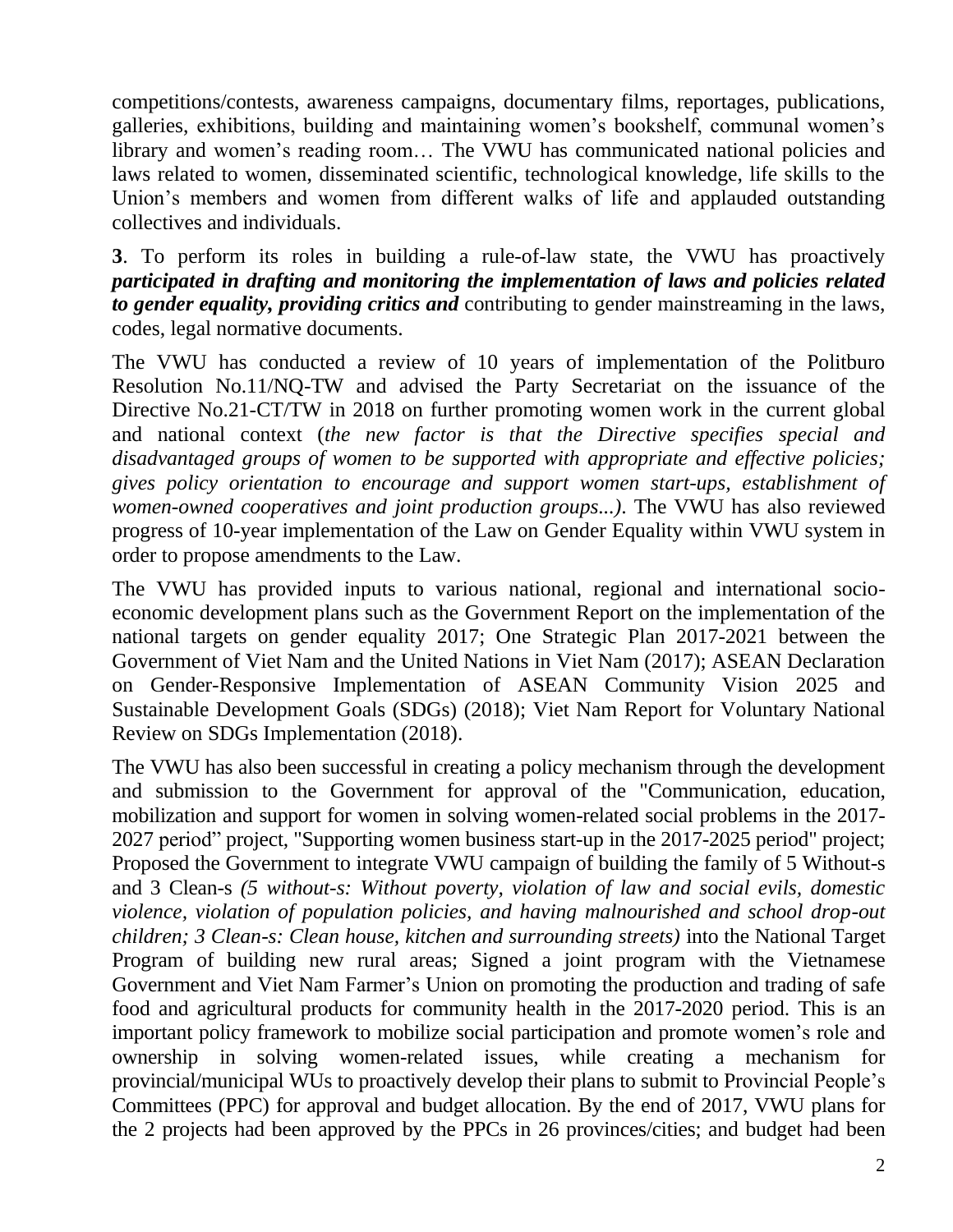allocated from the new rural development program for WU plan implementation in all 63 provinces and cities.

The VWU has provided inputs with a gender perspective approach to 18 draft laws, 7 draft decrees and circulars, and 17 other draft documents, notably the revised Labor Code. A number of the VWU's recommendations have been reflected and adopted in legal documents such as adding children and domestic violence victims having economic difficulty as recipients of Government legal aid under the Legal Aid Law (2017). WUs at all levels have contributed inputs to 11,397 draft legal documents, plans, socio-economic development programs, and others directly related to women and children; 35 provincial/municipal WUs have proposed 124 policies, programs, and projects related to women. The VWU system has focused on monitoring two areas: *First,* Government maternity assistance for poor, remote ethnic minority women who give birth in line with national population policy as stipulated in Government Decree No. 39/2015/ ND-CP dated 27 April, 2015; *Second,* food hygiene and safety. Supervising the implementation of the Decree No. 39/2015/ND-CP shows that seven provinces have not yet allocated budget; two provinces have not yet implemented the decree. The VWU, therefore, has reported and proposed to the Government for guidance.

**4**. To *ensure and promote women's rights in politics*, the VWU has developed its action plan, proactively nominated eligible female candidates to participate in the personnel planning for Party Committees, National Assembly (NA), State, Government, ministries/agencies, and localities. The VWU has participated in political consultations, organized trainings to enhance capacity for female candidates to the NA and People's Councils at all levels. Women's participation in political activities has increased quantitatively and qualitatively and its effectiveness has been increasing. In the 2016 – 2021 term, the percentage of women deputies to the  $14<sup>th</sup> NA$  is  $26.72%$ , which is higher than the two previous terms and the world average (23.6%) and is ranked relatively high in the region. The percentage of the women members of People's Councils at three levels has increased compared with that of the previous term. Especially, for the first time, Viet Nam has a Chairwoman at the NA.

The VWU, for the first time, established in May 2017 a network of women leaders – members of VWU 12<sup>th</sup> National Executive Committee who are leaders and managers from different ministries and agencies, aiming at strengthening the connection, promoting experience sharing, and improving the efficiency of coordination between sectors and the VWU, thus contributing to improving the quality of female leaders' participation in politics as well as VWU performance.

**5.** To promote **women's rights in the economic, labor and employment areas**, the VWU has focused on rolling out the "Supporting women business start-up in the 2017 – 2025 period" project, which focuses on communication, training on business start-up, competitions for innovative ideas and loan provisions for implementation of such ideas. In this regard, special attention has been paid to communication and training on business startups for ethnic minority women. The budget allocated for assisting women business startups at the Central level for the last two years has reached VND 16 billion.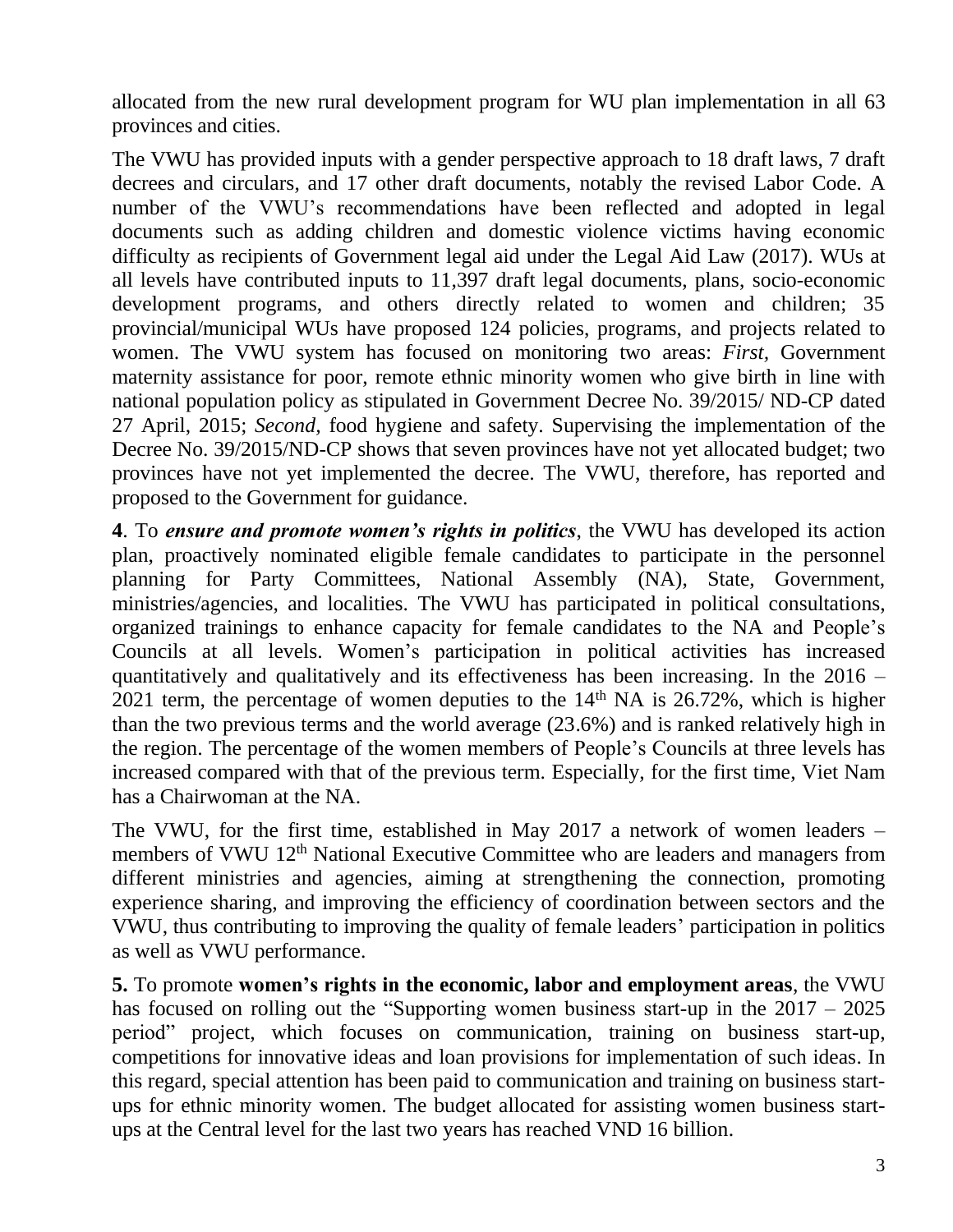The VWU has continued to setup and replicate poverty reduction models; provide loans, knowledge, breeding plants and animals; and create jobs for women. Poor and rural women are supported in accessing credit.

The total loan outstanding from different sources by June 30, 2017 had reached VND80,000 billion<sup>1</sup> (more than US\$3.5 billion). From 2016 to June 30, 2017, nearly two million women's households had been provided with loans and other forms of support such as capacity building, work days, animals breeding and so on.

Currently, the VWU has 35 vocational training establishments nationwide. Vocational training is conducted not only at these premises but also in mobile classes with a priority given to rural and disadvantaged women. From 2016 to June 30, 2017, the VWU at all levels had provided communication, job counseling, organized and co-organized trainings for roughly 100,000 female workers in different localities.

6. The VWU has also paid due attention **to ensuring and promoting women's rights in building happy and sustainable families**. The models of home daycare, transporting children to and from school, elderly care and domestic help services have been being piloted. New models on family and marriage counseling and support, and prevention of and combat against domestic violence have been implemented. Through the "Supporting and developing private daycare services in industrial, export and processing zones until 2020" project, the VWU has set-up 283 private daycare establishments, surpassing the set target by 83. WUs at local levels have reviewed and improved the operation of community-based trusted addresses to support victims, organized communication activities on domestic violence prevention and control, and enhanced capacity for VWU staff on gender equality and domestic violence prevention and control. The Central VWU sustains the model of "Peace Houses" shelter to support women - victims of domestic violence or human trafficking<sup>2</sup>, while strengthening the information gathering, raising stronger voice and supporting women and children victims of physical and sexual violence and abuse in a number of cases.

### 7. The VWU has carried out many activities **to ensure and promote the rights of ethnic minority women in difficult areas and women of other disadvantaged groups**.

Most border areas, where the ethnic minorities live, are mountainous and remote with economic disadvantages. Therefore, the VWU has supported women in these localities by launching a special campaign "Sharing with and supporting women in border communes" for the 2018 – 2020 period, aiming at mobilizing social resources to support WUs, the Union's members and women in nearly 100 most underprivileged border communes for poverty reduction and economic development through the construction of social welfare facilities; providing scholarships; free health check-ups and medication; upgrading working facilities and supporting to improve the performance of WU in these communes; presenting gifts, etc. Four months after the launch, more than VND 15 billion has been mobilized

 $\overline{a}$ 

<sup>&</sup>lt;sup>1</sup> Loans from the Viet Nam Bank for Social Policies, Viet Nam Bank for Agriculture and Rural Development and VWU microfinance programs.

<sup>&</sup>lt;sup>2</sup> In 2017 alone, the Peace House Shelter received 267 women victims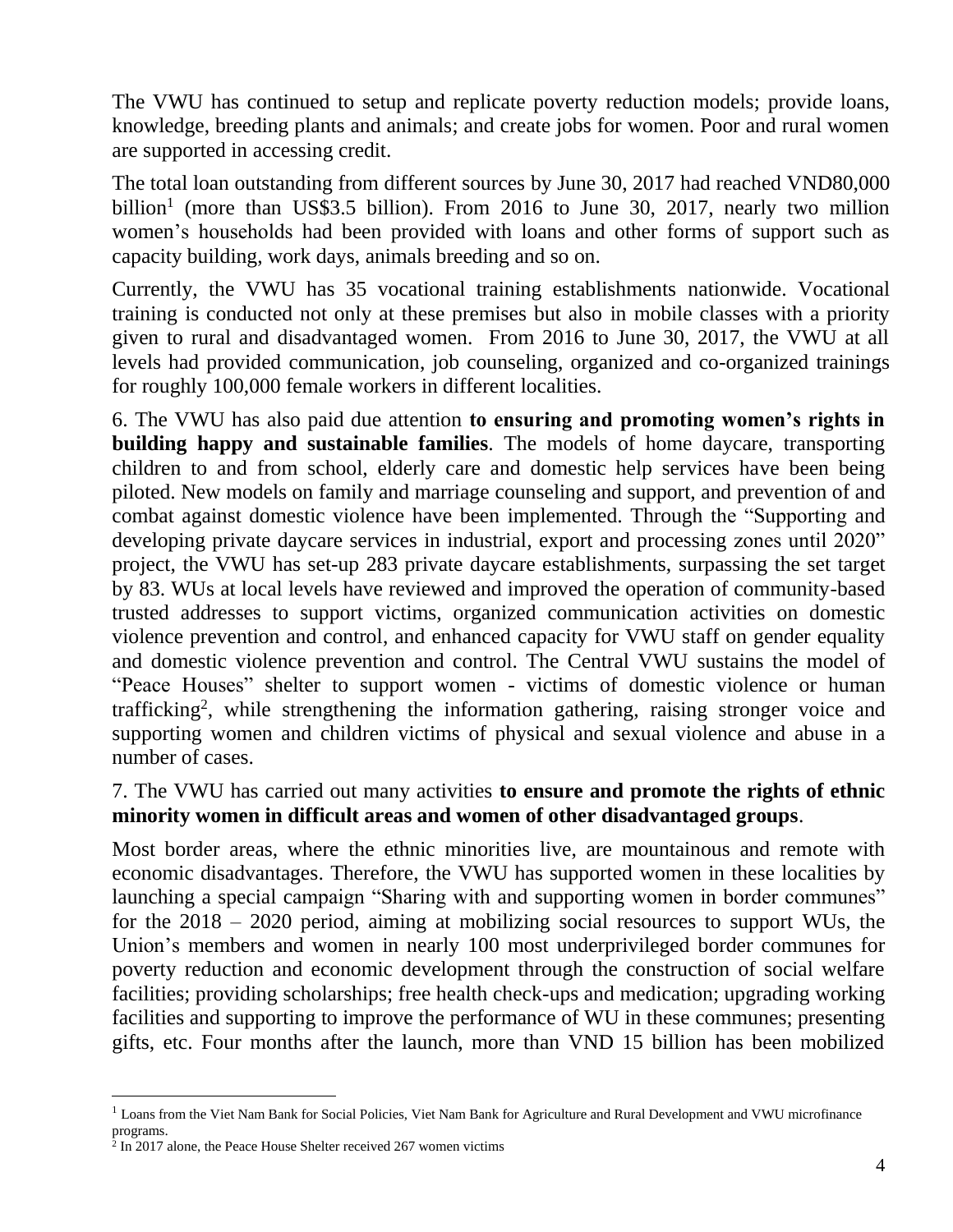including over VND 1.4 billion raised in collaboration with the Viet Nam Red Cross Society through the text massage system.

To support people at high risk of getting infected or living with HIV/AIDS, women and children who are returned victims of trafficking, the "Centers for supporting disadvantaged women and providing legal counseling" in different provinces/cities have paid visits to, provided counseling, psychological support, health care, vocational training, and job creation and placement to the target groups. For the first half of 2017, more than 300 victims of human trafficking have been rescued and received, over 60 percent of which have been supported to reintegrate into the community. To help vulnerable women to settle down and be reintegrated into the community, the VWU has built up many intervention models such as Clubs on trafficking in women and children prevention and combat; Club on social evils prevention and control; Happy family Club; Women and legislation Club etc., attracting the participation of many families and the community. The VWU has also implemented many activities to support Agent Orange victims, particularly women and children such as visiting, encouraging, presenting gifts, distributing free medicines, launching movements to support the victims, actively raising voice to seek support at international forums and events, and raising funds from international organizations for community-based projects and initiatives to support this target group.

For the last two years, WUs at provincial level have mobilized social resources to build 7,363 affection houses for poor women. Nearly VND 650 billion has also been raised by VWU at different levels to support victims of natural disasters and for charity and humanitarian activities.

#### **8. Strengths and advantages for the Union to carry out its activities in promoting women's rights and gender equality:**

- Adequate legal system: The Constitution and laws have regulations on gender equality and VWU status and roles;

- The Government has provided care and support through the policy system and resources allocation;

- Social awareness on gender equality and women's status and roles has been increased in parallel with improved living standards;

- VWU network of 4 levels nationwide and its staff's enthusiasm and commitment.

9. Challenges to gender equality persist, such as:

+ Domestic violence, abuse of and trafficking in women and children are still taking place with complexity; the family education has not been paid due attention to.

+ Rural women, ethnic minority women and disadvantaged women (poor women, women with disabilities, single women, etc.) have limited access to information technology, education and healthcare services; few opportunities of studying, vocational training, and capacity building. They have not met requirements of the period of national industrialization and modernization, and international integration.